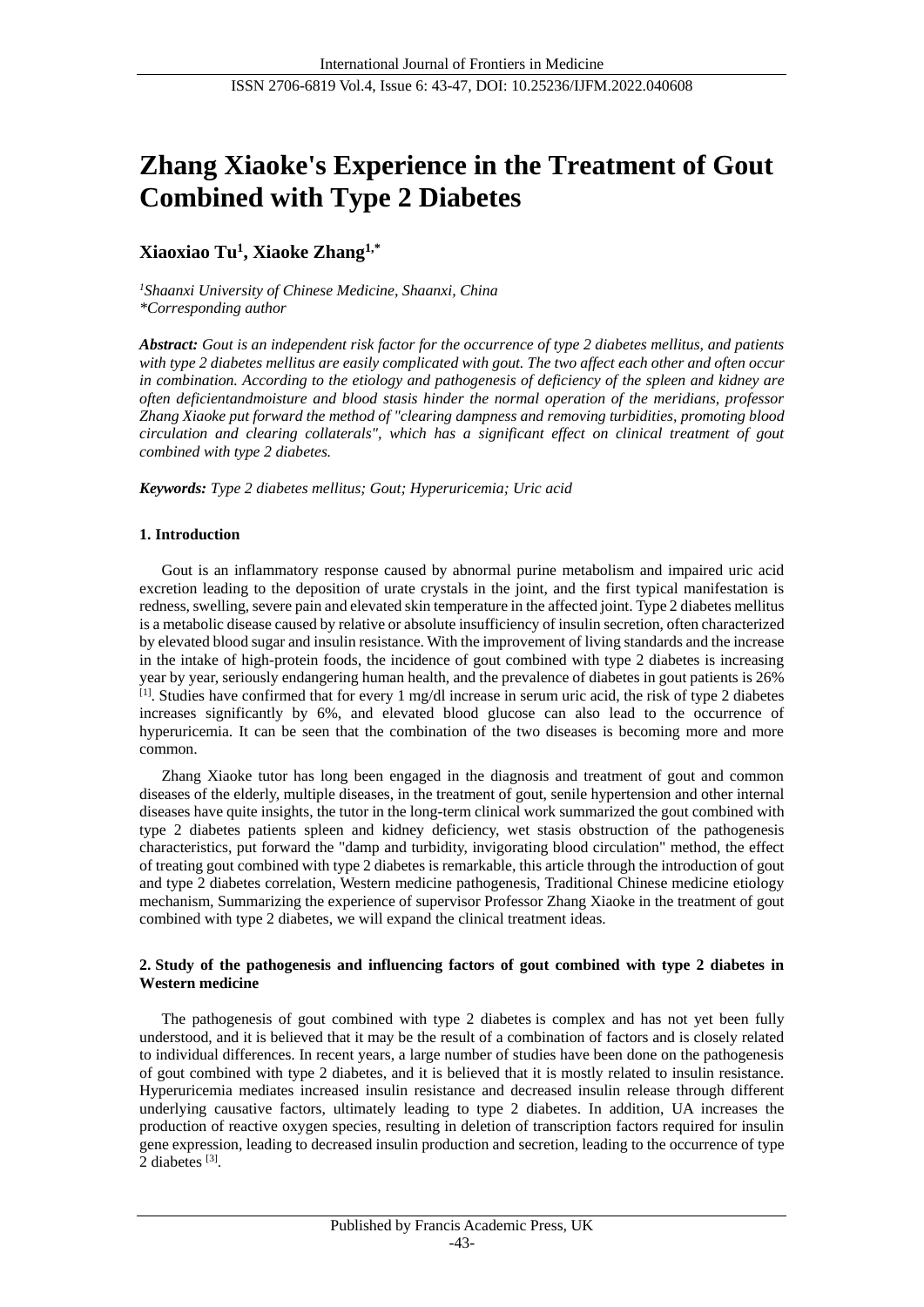The influencing factors of gout combined with type 2 diabetes have become research hotspots in recent years, mainly summarized as follows: 1. Diet structure: Gout and type 2 diabetes are metabolic diseases, and their incidence is closely related to diet, with changes in lifestyle and diet structure, high fat, high purine, high sugar diet and alcohol consumption increase, and the incidence of gout combined with type 2 diabetes is increasing year by year<sup>[4, 5]</sup>. 2. Genetic factors: both have typical familial genetic phenomena, and most of them are polygenic, and both are based on genetic susceptibility and are affected by dietary or environmental factors <sup>[6]</sup>. 3. Obesity, hyperlipidemia: obesity, lipid metabolism disorders have an impact on uric acid levels and glucose metabolism. Du Yiping [7] found that the serum total cholesterol, triglycerides, low-density lipoprotein, and body mass index of the hyperuricemia and type 2 diabetes group were significantly higher than those in the normal uric acid group. Li Ranhao et al. [8] studies have found that overweight or (obesity), lipid metabolism disorders increase the risk of hyperuricemia in patients with type 2 diabetes. 4. Sex, age: Studies have found that  $[9]$  the probability of gout combined with type 2 diabetes in men is 2.1 times higher than that of women, and the increase in age is also a risk factor for gout and diabetes.

#### **3. Traditional Chinese Medicine etiology**

The name of "gout" was first seen in Tao Hongjing's *Famous Doctors*: "Qiang huo, sweet taste, mild temperature, non-toxic." Cure the thief wind, the white knot gout has no long new...". According to its clinical characteristics, Chinese medicine classifies it into the categories of "paralysis", "calendar festival" and "white tiger calendar festival". Type 2 diabetes falls under the category of "thirst quenching" in Traditional Chinese medicine, and the name of the "thirst quenching" disease first appears in the *Theory of Suwenqi ▪ Disease*, Yun: "Spleen fever ... This man will count the number of luscious and fatty eaters, and the fat will make people heat up, and the sweet ones will make people full, so that his qi will overflow and turn to quench his thirst." Successive generations of physicians have studied thirst quenching and paralysis, but fewer studies have been studied on thirst quenching and paralysis. Zhang Xiaoke tutor believes that the root cause of the disease is mostly related to spleen and kidney deficiency, dietary irregularities, spleen and kidney deficiency, affecting the operation of qi and blood, abnormal lifting and lowering of the qi machine, causing the water valley to be incapable of transport, coupled with poor diet, resulting in phlegm, damp heat, congestion accumulation in the body, blocking the meridians, joints, and the disease, which is summarized as follows.

#### *3.1. Diet is not moderate, like to eat fat and sweet*

The *"Treatise on Strange Diseases"* records: "Where this fatness is born, this person will eat luscious and fatty" "The fat person makes people hot inside, and the sweet one makes people full, so his qi overflows and turns to quench his thirst." It can be seen that poor diet is the trigger for thirst-quenching. The body is obese, and likes to eat fat and sweet taste, fat and thick and greasy is easy to hinder the spleen, resulting in spleen loss of good luck, shengqing and turbidity dysfunction, transport water wet dysfunction [10]. This leads to the accumulation of water in the body, resulting in pathological products such as water wet sputum drinking [11]. Wet turbidity is easy to stop in the body, depressed and heat, over time to cause damp heat accumulation, blocked in muscles and joints, as gout.

#### *3.2. Spleen and kidney deficiency, sputum oozyns endogenous*

Traditional Chinese medicine believes that "the kidney is the innate foundation, the main gasification, the spleen is the acquired nature, the main transport". The infusion and excretion of fluids in the human body all depend on the function of the spleen and kidneys. If the spleen and stomach are weak, the spleen and stomach are weak, the rise and fall is abnormal, the water drink cannot be dispersed, the concentration is concentrated in the middle coke into wetness, the heat is long-lasting, the damp heat is concentrated, and the flow is injected into the joints and joints, resulting in poor operation of joint qi and blood  $[12]$ . The spleen, in turn, is the source of phlegm, causing the phlegm to coagulate and stagnate in the blood veins, which is stored for a long time without being able to drain  $[13]$ , and eventually develops gout.

## *3.3. Damp heat is condensed, and stasis is condensed*

*The Taiping Shenghui recipe* says: "The white tiger wind disease is the poison of wind and cold and heat and humidity, and because of the weakness, it will be irrational, subject to this wind and evil, the meridians are stagnant, the blood and qi are not good, the animals are between the bone joints, or the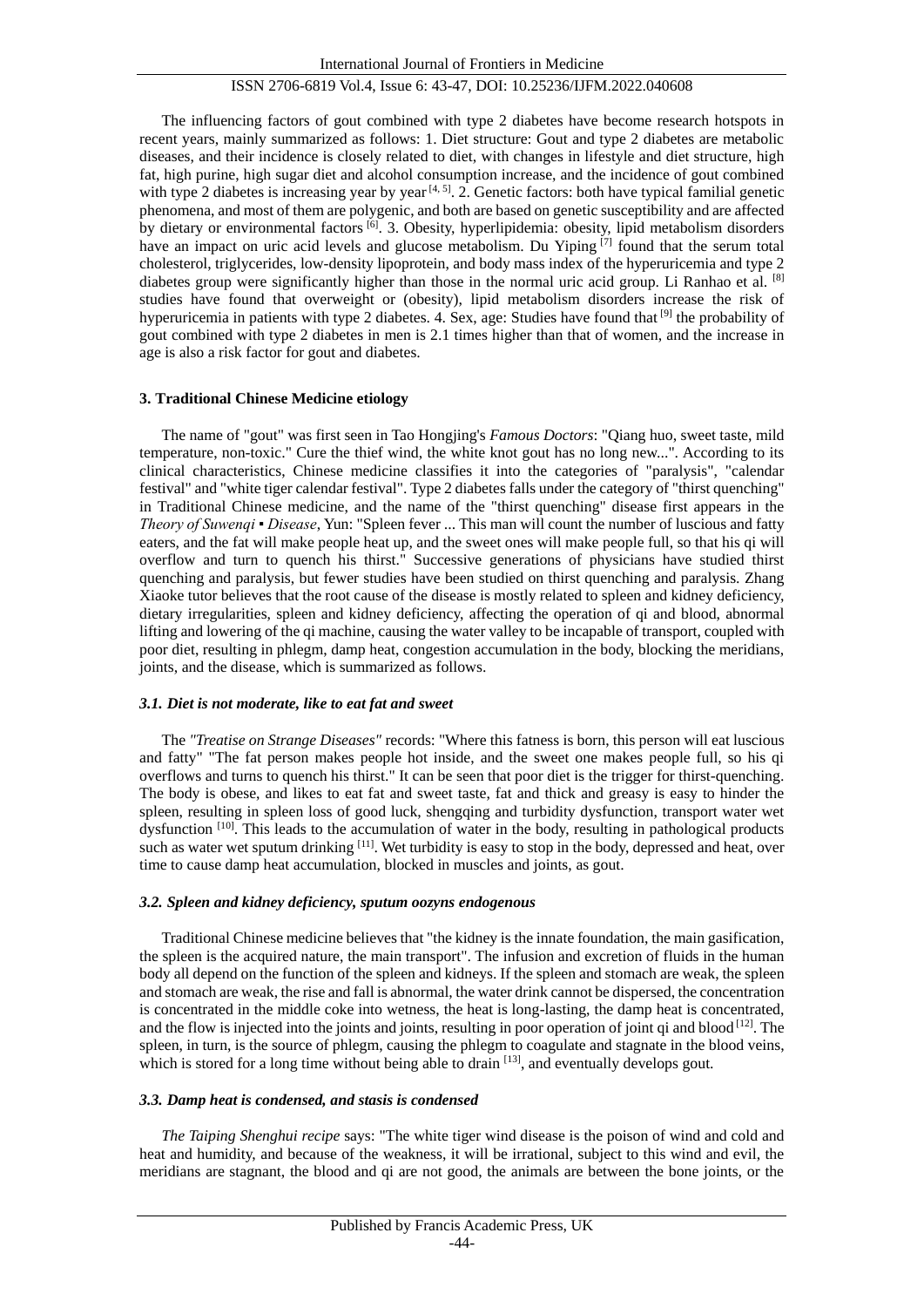limbs." Hence the name White Tiger Rheumatism. For the first time, the importance of the pathogenesis of damp heat stasis was proposed. Damp heat and yongsheng are inhibited, flowing into the joints and skin holes, hindering the operation of qi and blood, or blocking the qi machine, the gas machine is not smooth, resulting in blood stasis  $[14]$ , and stasis is blocked by the joint tendons and the disease occurs.

## **4. Traditional Chinese Medicine differentiation**

At present, Chinese medicine lacks a unified evidence type for gout combined with type 2 diabetes, and various doctors express their own opinions. Wu Yongyan<sup>[15]</sup> et al. conducted a statistical analysis of the traditional Chinese medicial syndrome types of 80 patients with gout combined with type 2 diabetes, and found that the phlegm stasis resistance type was more common (36.3%), followed by spleen deficiency and damp resistance, damp heat and humidity, and cold and wet paralysis. Luo Zhen [16] et al. found that patients with hyperuricemia and type 2 diabetes had higher sputum, stasis and turbidity than diabetic patients with normal uric acid. By Lu sha [17] et al., hyperuricemia combined with type 2 diabetes is divided into four types according to TCM differentiation: wind cold, dampness and fever, phlegm stasis obstruction, qi and yin two deficiency, yin and yang two falsehood. According to the clinical characteristics of the patients, Zhang Xiaoke's supervisor found that the disease was mostly confirmed by damp heat and sputum stasis, so the clinical effect of the self-quasi-gout prescription was significant in the treatment of gout combined with type 2 diabetes.

## **5. Diagnosis and treatment features**

According to his etiology and his own clinical experience, Zhang Xiaoke proposed the method of "moisturizing and discharging turbidity and activating blood circulation", focusing on the basis of liaising wet turbidity and activating blood circulation, while taking into account the tonic spleen and kidney. The teacher pointed out that the evil of damp heat is the key to the occurrence of this disease, and made good use of yellow cedar, cangshu, poria, coix kernel and other medicines to clear heat and dampness, because of the situation, the dampness and turbidity, to give the evil a way out. Wet evil causes disease, its disease is difficult to heal, and long-term illness causes stasis, so in the treatment of good use of blood stasis method. Zhang Xiaoke's mentor often uses insect drugs such as whole scorpions to activate blood circulation, and the whole scorpion is good at scattering the meridians, which has the effect of attacking poison and scattering knots and relieving pain, especially for the treatment of rheumatic paralysis, and even the stubborn paralysis effect on rheumatic paralysis for a long time, tendon and vein cramps, and joint deformation is quite good. It is accompanied by rattan drugs such as chicken blood vine and stretching grass, and plays a joint effect of activating blood stasis and relieving pain. Teacher Zhang Xiaoke also pointed out that while attacking evil spirits, it is necessary to supplement the spleen and kidneys, and one should cultivate the heavens one after another, so as to consolidate the righteous qi and drive away evil spirits. The second is that the spleen can be dry and wet, the spleen and kidneys can be healthy, and the wet and turbid can be dissolved

## **6. Case examination**

Zhou Mou, male, 40 years old, date of treatment On November 4, 2020, due to "bipedal first metatarsophalangeal joint intermittent pain for more than 4 years, aggravated for 3 days" in the Department of Endocrinology, the First Affiliated Hospital of Shaanxi University of Traditional Chinese Medicine, traced the patient's medical history, self-reported gout history for more than 4 years, bipedal first metatarsal joint pain intercross, blood uric acid up to 548 umol/L, intermittent oral nonbutstatatha 40mg once a day, poor control of blood uric acid level. 3 days ago, the patient had aggravated pain in the first metatarsophalangeal joint of the right foot due to dietary fat, joint swelling and pain in the affected area with increased skin temperature, difficulty in movement, and the present symptoms were: clear, mental, no obvious dry mouth, thirst, polyuria, no stomach discomfort, good diet, sleep well, the size is normal, pale reddish moss yellow grease tongue, deep pulse string. Past history: more than half a year of type 2 diabetes mellitus, oral GWAVD 0.5g three times a day, acarbose 50mg three times a day (chewed during meals), fasting blood glucose control at 7-8mmol/L. Auxiliary examination: body temperature 36.5℃, blood pressure 124/86mmHg, urine pH 5.5, blood uric acid 425.5umol/L, liver function, blood routine no abnormalities. Foot CT flat scan: bilateral first metatarsal sulcus parathyroidite deposition. Right foot joint positive oblique position: local low-density shadow of the 5th toe, root bone bone hyperplasia. Western medical diagnosis: 1. Tophi 2. Acute onset of gouty arthritis type 3.2 diabetes.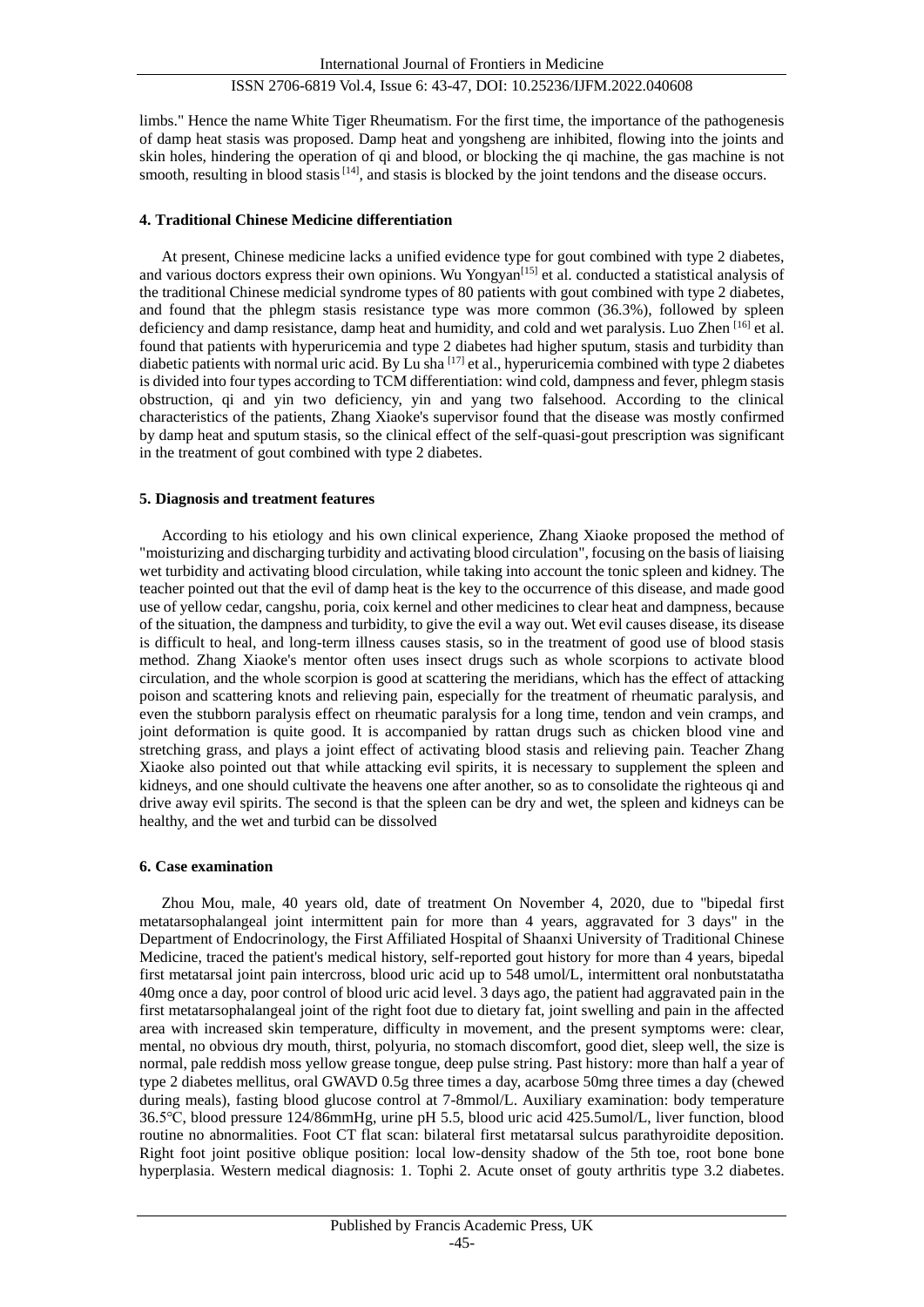Diagnosis of traditional Chinese medicine: 1. Paralysis 2. Quench thirst. Evidence type: Damp heat contains evidence. Treatment: clear heat and dampness, through the network to relieve pain. Add and subtract from the self-imitating gout formula, the drug composition is as follows: yellow cedar 30g, cangshu 30g, soil poria 30g, acacia 30g, wellingxian 30 g, mountain mushroom 30 g, tangerine peel 20 g, qing banxia 20 g, coix kernel 30 g, stretcher grass 10 g, chicken blood vine 30 g, whole scorpion 3 g, 14 doses, decoction, one dose a day, divided into two warm doses in the morning and evening. Patients are advised to avoid wind and cold, eat a low-sugar, low-purine diet, drink 2000ml of water daily to promote uric acid excretion, and avoid drinking fructose-containing beverages.

**Second diagnosis:** On November 18, 2020, joint pain was relieved, no fatigue, thirst, dry mouth, no stomach discomfort, good diet, sleep well, two stool adjustment, blood uric acid 272umol/L, selfmeasured fasting blood glucose 6.4mol/L, the original prescription was taken 7 doses, consolidating the therapeutic effect.

## **By word:**

This disease belongs to the category of traditional Chinese medicine "paralysis combined with thirst quenching", the patient's middle-aged male, gout history for more than 4 years with blood glucose rise for more than half a year, gouty arthritis acute attack, ask the patient's medical history, because the patient eats fat gan lead to acute attack of gout arthritis, diet fat gan, mellow wine thick taste, damage to the spleen and stomach, spleen and stomach transport loss, damp heat connotation, wet turbid stasis in the blood veins, muscles, flowing into the joints, then see metatarsophalangeal joint swelling and pain, the disease. Instructor Zhang Xiaoke emphasized that in the treatment, "dampness and turbidity, invigorating blood circulation" is the main method, and the party uses self-imitating gout to add and subtract. Fang Zhongcang, Huang Cedar takes the meaning of "Two Miaosan" to clear heat and dry wetness, while adding Poria, Coix Kernel, Amaranth dispels dampness and turbidity, removes paralysis and relieves pain, Tangerine peel, Half Summer take "Er Chen" meaning to dry and humidify phlegm, Rational Qi and Zhong, Mountain Ci Mushroom, Welling Immortal to reduce swelling and loosen knots, dispel dampness and pain, the whole party does not forget to activate blood circulation while clearing heat and dampness, so add chicken blood vine, stretch tendon grass, whole scorpion to activate blood stasis, through the network to relieve pain. The combination of various drugs has the effect of moisturizing turbidity and relieving pain, and the clinical effect is remarkable.

### **References**

*[1] Pan A, Teng G G, Yuan J, et al. Bidirectional Association between Diabetes and Gout: the Singapore Chinese Health Study [J]. Scientific reports, 2016, 6(1): 25766.*

*[2] Lv Q, Meng X, He F, et al. High Serum Uric Acid and Increased Risk of Type 2 Diabetes: A Systemic Review and Meta-Analysis of Prospective Cohort Studies [J]. PLoS ONE, 2013, 8(2): e56864.*

*[3] Mortada I. Hyperuricemia, Type 2 Diabetes Mellitus, and Hypertension: An Emerging Association [J]. Current Hypertension Reports, 2017, 19(9).*

*[4] Lin Jiang. Efficacy of hypopurine diabetes diet on gout complicated with type 2 diabetes mellitus[J]. Journal of Practical Medicine, 2009, 25(18): 3083-3084.*

*[5] Kang Yi, Jiang Lisheng. The significance of dietary health care in the prevention and treatment of gout[J]. Journal of Jiangxi University of Traditional Chinese Medicine, 2019, 31(03): 14-16.*

*[6] Zhao Hua. Research progress of traditional Chinese and Western medicine with diabetes mellitus and gout [J]. Henan Journal of Traditional Chinese Medicine, 2011, 31(12): 1460-1462.*

*[7] Du Yiping, FAN Yidan, FAN Yuan. Clinical observation of risk factors in patients with type 2 diabetes mellitus with hyperuricemia [J]. Journal of Qiqihar Medical College, 2020, 41(16): 1997-2000.*

*[8] Li Ranhao, Wei Feng, Liang Shuqing. Analysis of type 2 diabetes mellitus complicated with hyperuricemia in Baotou area and its related factors [J]. New World of Diabetes, 2019, 22(19): 42-44. [9] Collier A, Stirling A, Cameron L, et al. Gout and diabetes: a common combination [J]. Postgraduate* 

*Medical Journal, 2016, 92(1089): 372-378.*

*[10] Li Simin, Bao Jie. Analysis on the Treatment of Gout from Hepatosplenylation and Kidney [J]. Chinese Journal of Traditional Chinese Medicine Emergency, 2020, 29(12):2228-2230.*

*[11] Su Dewei, Lü Shichao, Cao Keguang, et al. Endogenous treatment of intermittent gout from spleen and kidney deficiency and sputum stasis[J]. Shanxi Journal of Traditional Chinese Medicine, 2019, 35(12): 1-3.*

*[12] Nan Yating, Zhao Rigitu, Chen Muzhi, et al. Research progress in TCM treatment of gout [J]. Rheumatology and Arthritis, 2019, 8(12): 72-75.*

*[13] Zhao Di, Han Yanhong, Zeng Lingfeng, et al. Clinical experience of Professor Liu Jun in the*